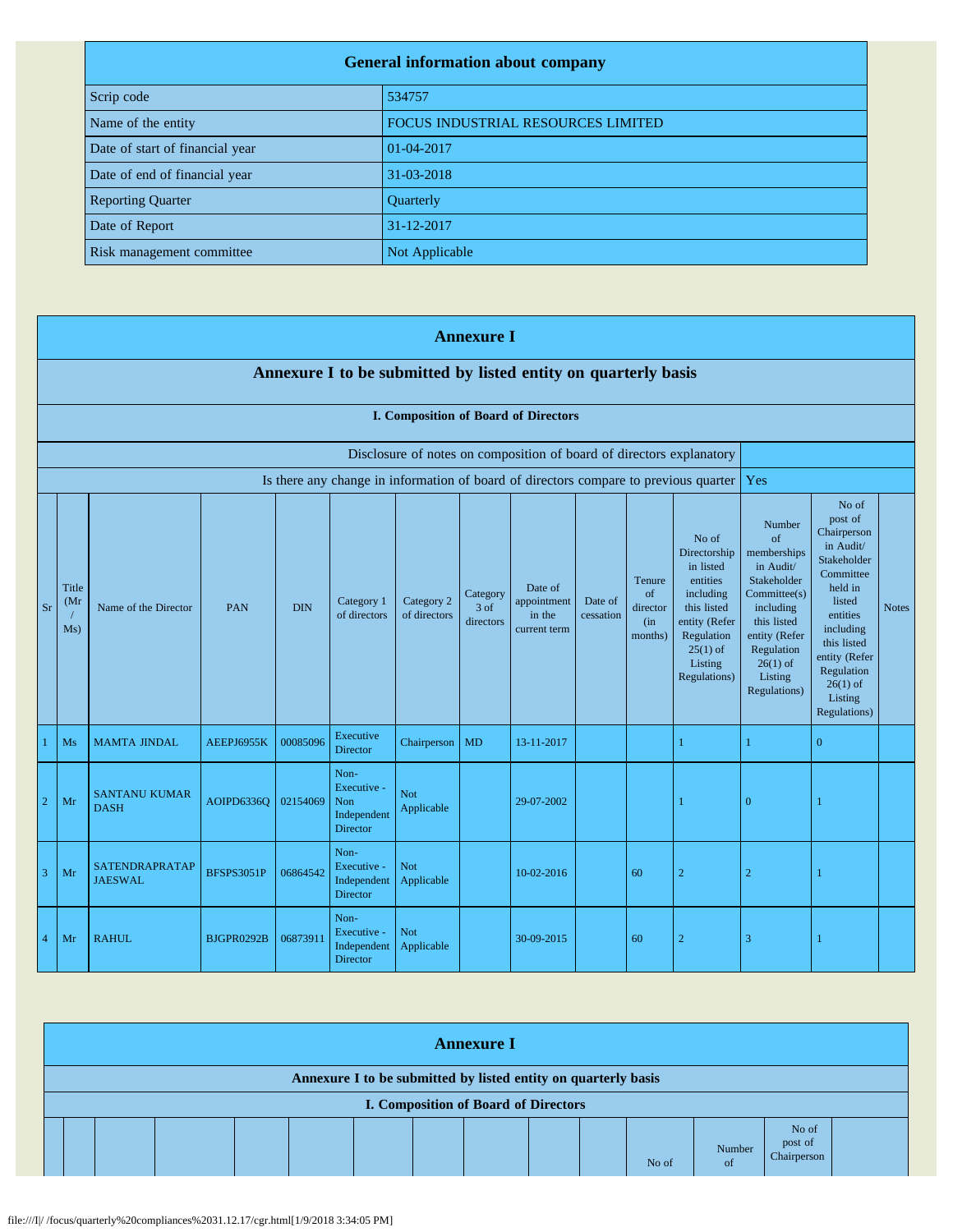| <b>Sr</b>      |    | Title<br>(Mr)<br>Ms) | Name of<br>the<br>Director                      | PAN               | <b>DIN</b> | Category 1<br>of directors                                   | Category 2<br>of<br>directors | Category<br>3 of<br>directors | Date of<br>appointment<br>in the<br>current term | Date of<br>cessation | Tenure<br>of<br>director<br>(in<br>months) | Directorship<br>in listed<br>entities<br>including<br>this listed<br>entity (Refer<br>Regulation<br>$25(1)$ of<br>Listing<br>Regulations) | memberships<br>in Audit/<br>Stakeholder<br>Commitee(s)<br>including<br>this listed<br>entity (Refer<br>Regulation<br>$26(1)$ of<br>Listing<br>Regulations) | in Audit/<br>Stakeholder<br>Committee<br>held in<br>listed<br>entities<br>including<br>this listed<br>entity (Refer<br>Regulation<br>$26(1)$ of<br>Listing<br>Regulations) | <b>Notes</b>              |
|----------------|----|----------------------|-------------------------------------------------|-------------------|------------|--------------------------------------------------------------|-------------------------------|-------------------------------|--------------------------------------------------|----------------------|--------------------------------------------|-------------------------------------------------------------------------------------------------------------------------------------------|------------------------------------------------------------------------------------------------------------------------------------------------------------|----------------------------------------------------------------------------------------------------------------------------------------------------------------------------|---------------------------|
| 5              |    | Mr                   | <b>PAWAN</b><br><b>KUMAR</b><br><b>PODDAR</b>   | AAGPP6784N        | 02152971   | Non-<br>Executive -<br>Independent<br>Director               | <b>Not</b><br>Applicable      |                               | 01-10-2016                                       |                      | 60                                         | 3                                                                                                                                         | $\overline{2}$                                                                                                                                             | 3                                                                                                                                                                          |                           |
| 6              | Mr |                      | <b>RAM</b><br><b>KISHAN</b><br><b>SINGH</b>     | <b>BWVPS3787G</b> | 07819542   | Non-<br>Executive -<br>Non<br>Independent<br><b>Director</b> | <b>Not</b><br>Applicable      |                               | 30-05-2017                                       |                      |                                            |                                                                                                                                           | $\Omega$                                                                                                                                                   | $\overline{0}$                                                                                                                                                             |                           |
| $\overline{7}$ |    | Mr                   | <b>PRADEEP</b><br><b>KUMAR</b><br><b>JINDAL</b> | AAIPJ8526A        | 00049715   | Executive<br>Director                                        | Not<br>Applicable             |                               | 28-12-2001                                       | $12 - 10 -$<br>2017  |                                            | $\overline{0}$                                                                                                                            | $\Omega$                                                                                                                                                   | $\mathbf{0}$                                                                                                                                                               | Textual<br>Information(2) |

| <b>Text Block</b>             |                                                                                                                                                                                                                                                                                            |  |  |  |  |
|-------------------------------|--------------------------------------------------------------------------------------------------------------------------------------------------------------------------------------------------------------------------------------------------------------------------------------------|--|--|--|--|
| <b>Textual Information(1)</b> | The Company has received/ taken on record Form DIR-8 , i.e, Disqualification of Directors Pursuant to<br>Section 164(2) read with rule 14(2) of the Companies (Appointment and Qualification of Directors)<br>Rules, 2014, from Mr. Pradeep Kumar Jindal, Director as on October 03, 2017. |  |  |  |  |
|                               | Therefore, Mr. Pradeep Kumar Jindal (DIN: 00049715) vacated from the post of Director from the<br>Board of Directors of the Company due to disqualification $u/s$ 164(2)(A) of the Companies Act,<br>2013 w.e.f Octorber 12, 2017.                                                         |  |  |  |  |

|                | <b>Annexure 1</b>                                            |                                         |                                                                              |                            |                            |  |  |  |
|----------------|--------------------------------------------------------------|-----------------------------------------|------------------------------------------------------------------------------|----------------------------|----------------------------|--|--|--|
|                | <b>II. Composition of Committees</b>                         |                                         |                                                                              |                            |                            |  |  |  |
|                | Disclosure of notes on composition of committees explanatory |                                         |                                                                              |                            |                            |  |  |  |
|                |                                                              |                                         | Is there any change in information of committees compare to previous quarter | Yes                        |                            |  |  |  |
| <b>Sr</b>      | Name Of Committee                                            | Name of Committee<br>members            | Category 1 of directors                                                      | Category 2 of<br>directors | Name of other<br>committee |  |  |  |
|                | <b>Audit Committee</b>                                       | <b>RAHUL</b>                            | Non-Executive - Independent<br><b>Director</b>                               | Chairperson                |                            |  |  |  |
| $\overline{2}$ | <b>Audit Committee</b>                                       | <b>SATENDRAPRATAP</b><br><b>JAESWAL</b> | Non-Executive - Independent<br><b>Director</b>                               | Member                     |                            |  |  |  |
| 3              | <b>Audit Committee</b>                                       | <b>PAWAN KUMAR</b><br><b>PODDAR</b>     | Non-Executive - Independent<br><b>Director</b>                               | Member                     |                            |  |  |  |
| $\overline{4}$ | Nomination and remuneration<br>committee                     | <b>RAHUL</b>                            | Non-Executive - Independent<br><b>Director</b>                               | Chairperson                |                            |  |  |  |
| 5              | Nomination and remuneration<br>committee                     | <b>SANTANU KUMAR</b><br><b>DASH</b>     | Non-Executive - Non<br><b>Independent Director</b>                           | Member                     |                            |  |  |  |
| 6              | Nomination and remuneration<br>committee                     | <b>SATENDRAPRATAP</b><br><b>JAESWAL</b> | Non-Executive - Independent<br><b>Director</b>                               | Member                     |                            |  |  |  |
| $\overline{7}$ | <b>Stakeholders Relationship</b><br>Committee                | <b>SANTANU KUMAR</b><br><b>DASH</b>     | Non-Executive - Non<br><b>Independent Director</b>                           | Chairperson                |                            |  |  |  |
| 8              | <b>Stakeholders Relationship</b><br>Committee                | <b>RAHUL</b>                            | Non-Executive - Independent<br><b>Director</b>                               | Member                     |                            |  |  |  |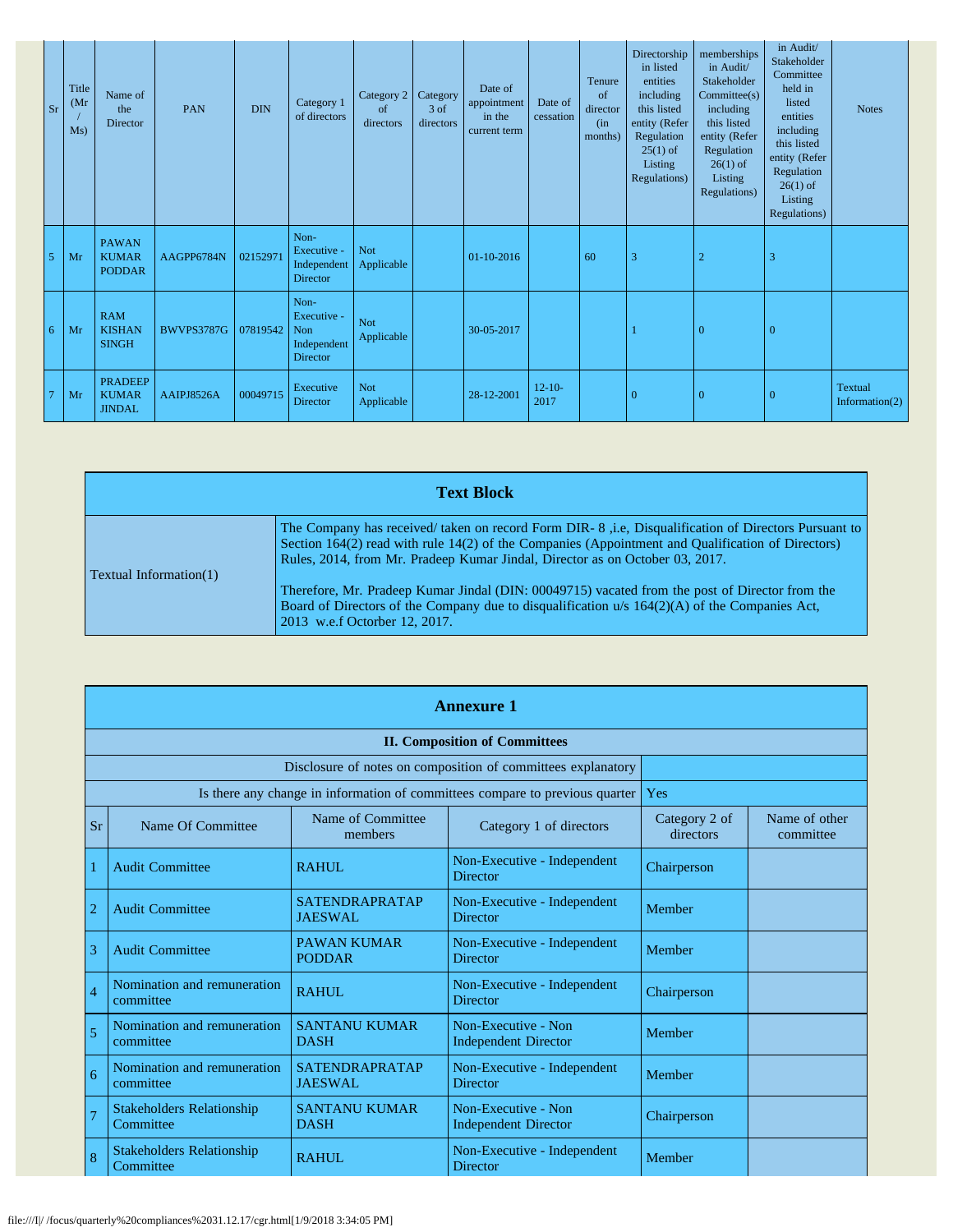| 9 | Stakeholders Relationship |
|---|---------------------------|
|   | Committee                 |

|                | <b>Annexure 1</b>                                                |                                                         |                                                                |  |  |  |  |  |  |
|----------------|------------------------------------------------------------------|---------------------------------------------------------|----------------------------------------------------------------|--|--|--|--|--|--|
|                | <b>Annexure 1</b>                                                |                                                         |                                                                |  |  |  |  |  |  |
|                | <b>III.</b> Meeting of Board of Directors                        |                                                         |                                                                |  |  |  |  |  |  |
|                | Disclosure of notes on meeting of board of directors explanatory |                                                         |                                                                |  |  |  |  |  |  |
| <b>Sr</b>      | Date(s) of meeting (if any) in the<br>previous quarter           | $Date(s)$ of meeting (if any) in the<br>current quarter | Maximum gap between any two consecutive (in<br>number of days) |  |  |  |  |  |  |
|                | 12-08-2017                                                       |                                                         |                                                                |  |  |  |  |  |  |
| $\overline{2}$ | 01-09-2017                                                       |                                                         | 19                                                             |  |  |  |  |  |  |
| 3              |                                                                  | 12-10-2017                                              | 40                                                             |  |  |  |  |  |  |
| 4              |                                                                  | 13-11-2017                                              | 31                                                             |  |  |  |  |  |  |

|                | <b>Annexure 1</b>                                        |                                                                     |                                                            |                                           |                                                                     |                                                                               |                               |  |  |  |
|----------------|----------------------------------------------------------|---------------------------------------------------------------------|------------------------------------------------------------|-------------------------------------------|---------------------------------------------------------------------|-------------------------------------------------------------------------------|-------------------------------|--|--|--|
|                | <b>IV. Meeting of Committees</b>                         |                                                                     |                                                            |                                           |                                                                     |                                                                               |                               |  |  |  |
|                | Disclosure of notes on meeting of committees explanatory |                                                                     |                                                            |                                           |                                                                     |                                                                               |                               |  |  |  |
| <b>Sr</b>      | Name of<br>Committee                                     | $Date(s)$ of meeting<br>of the committee in<br>the relevant quarter | Whether<br>requirement of<br><b>Ouorum</b> met<br>(Yes/No) | Requirement<br>of Quorum<br>met (details) | $Date(s)$ of meeting<br>of the committee in<br>the previous quarter | Maximum gap between<br>any two consecutive<br>meetings (in number of<br>days) | Name of<br>other<br>committee |  |  |  |
| $\overline{1}$ | Audit<br>Committee                                       | 12-10-2017                                                          | Yes                                                        |                                           | 01-09-2017                                                          | 40                                                                            |                               |  |  |  |
| $\overline{2}$ | Audit<br>Committee                                       | 13-11-2017                                                          | Yes                                                        |                                           |                                                                     | 31                                                                            |                               |  |  |  |
| $\overline{3}$ | Nomination<br>and<br>remuneration<br>committee           | 12-10-2017                                                          | Yes                                                        |                                           | 31-08-2017                                                          | 41                                                                            |                               |  |  |  |
| $\overline{4}$ | <b>Stakeholders</b><br>Relationship<br>Committee         | 13-11-2017                                                          | Yes                                                        |                                           | 12-08-2017                                                          | 92                                                                            |                               |  |  |  |

|                | <b>Annexure 1</b>                                                                                         |                                  |                                                                    |  |  |  |  |
|----------------|-----------------------------------------------------------------------------------------------------------|----------------------------------|--------------------------------------------------------------------|--|--|--|--|
|                | <b>V. Related Party Transactions</b>                                                                      |                                  |                                                                    |  |  |  |  |
|                | Sr Subject                                                                                                | Compliance status<br>(Yes/No/NA) | If status is "No" details of non-<br>compliance may be given here. |  |  |  |  |
|                | Whether prior approval of audit committee obtained                                                        | <b>NA</b>                        |                                                                    |  |  |  |  |
| $\overline{2}$ | Whether shareholder approval obtained for material RPT                                                    | <b>NA</b>                        |                                                                    |  |  |  |  |
| $\overline{3}$ | Whether details of RPT entered into pursuant to omnibus approval<br>have been reviewed by Audit Committee | <b>NA</b>                        |                                                                    |  |  |  |  |

**Annexure 1**